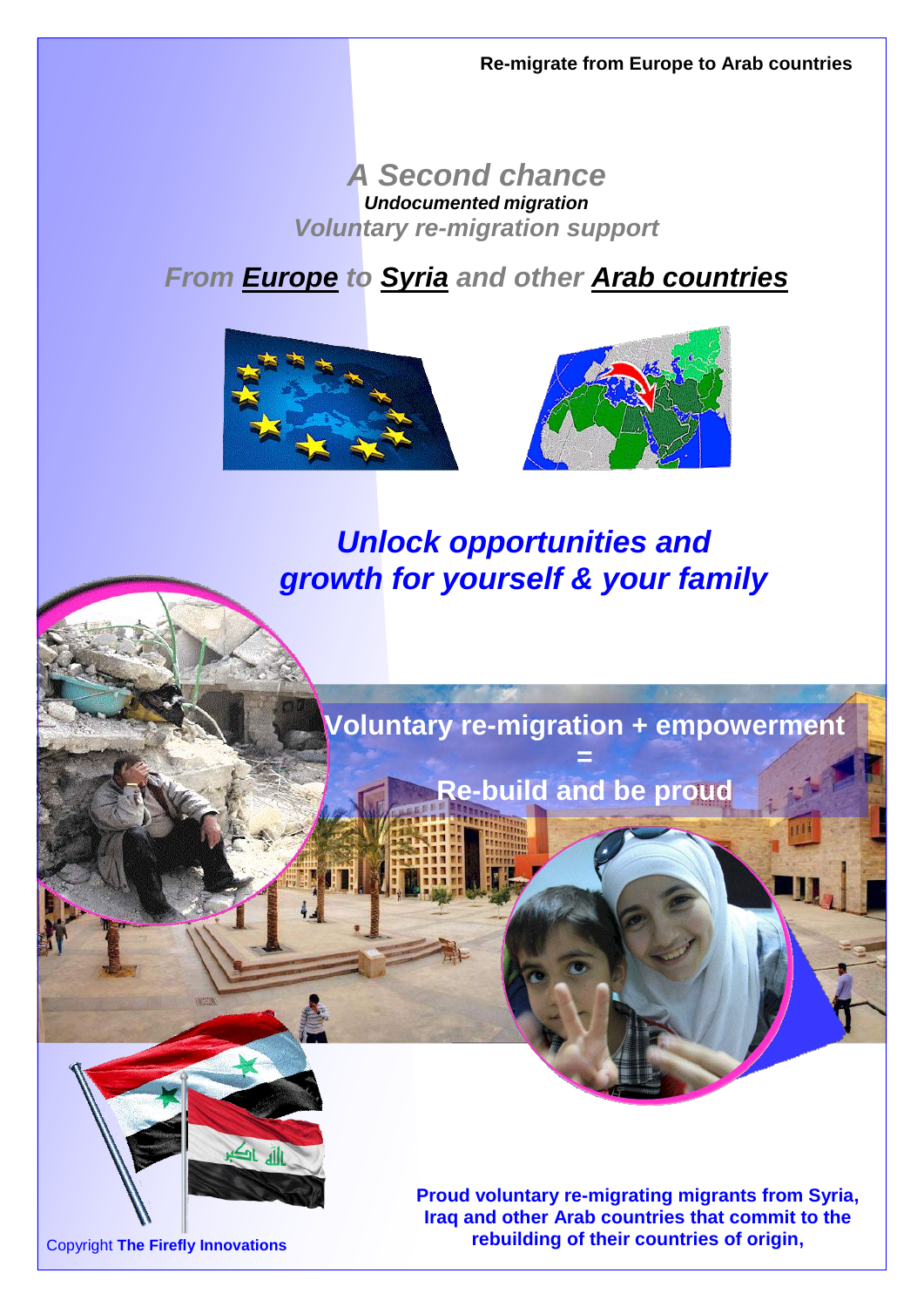# *Unlock opportunities and growth for yourself & your family*

### **The aim and objectives of the Initiative are:-**

To provide support to:-

- migrants that entered the USA and Europe undocumented to
- Voluntary re-migrate to your countries of origin and
	- Empower you economically



### **Now you can chance your life**



### From jobless To opportunities



### Your own business



### From heartbreak To love & family unity



From homeless To your own home



# From despair Happiness and a future